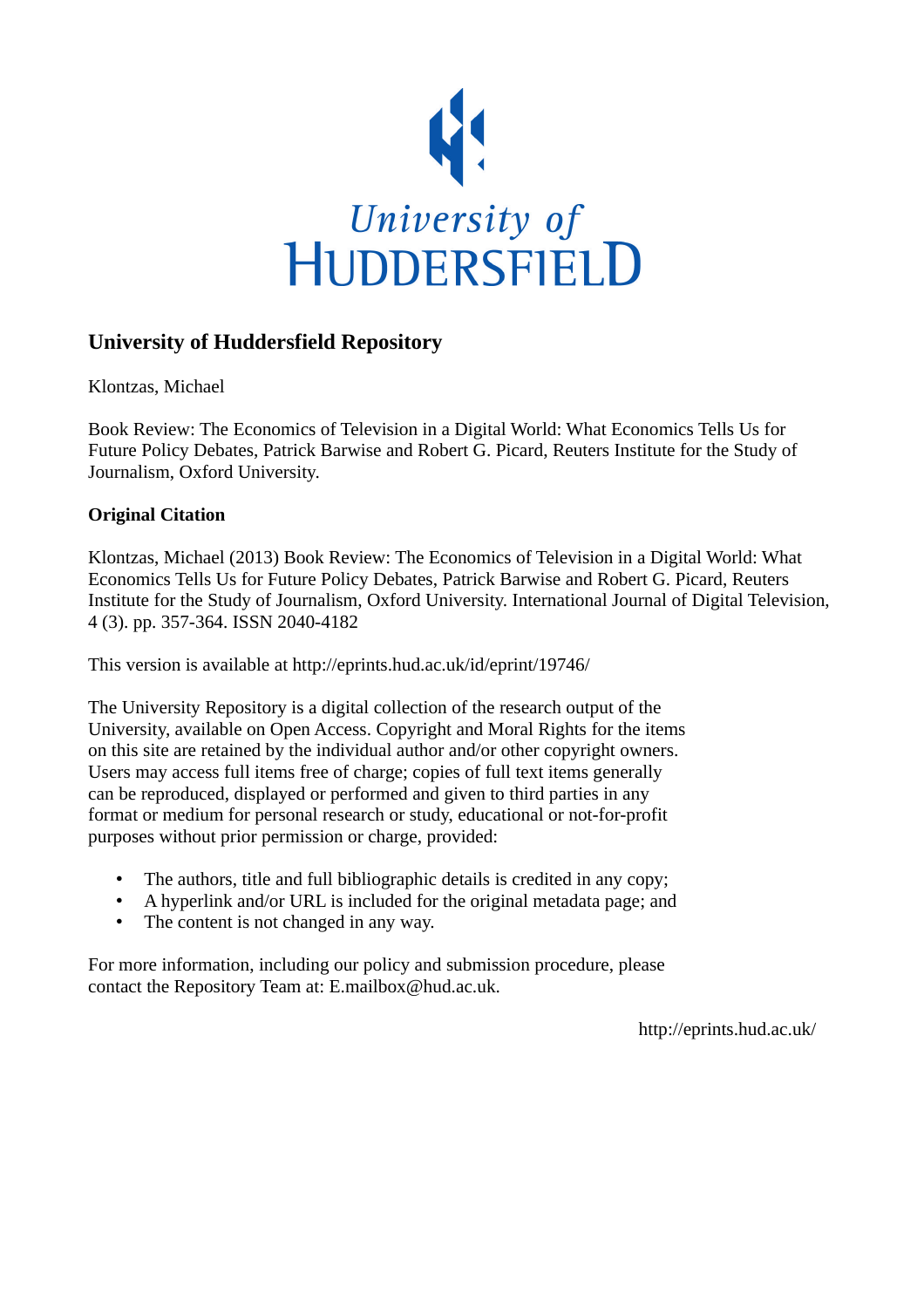Klontzas, Michael (2013) *Book Review: The Economics of Television in a Digital World: What Economics Tells Us for Future Policy Debates, Patrick Barwise and Robert G. Picard, Reuters Institute for the Study of Journalism, Oxford University.* International Journal of Digital Television, 4 (3). pp. 357‐364. ISSN 2040‐4182

## M.Klontzas@hud.ac.uk

Increasing technical capacities in the manipulation, transmission and storage of media content always raised questions of how content delivery should be best organised in institutional and economic terms. Far from emerging spontaneously in a vacuum, technological development is itself driven by public policies, reflecting shifting dominant paradigms, but it does open up new possibilities, engendering a re-evaluation of established arrangements that were often determined by necessity. The history of television broadcasting in the UK is defined by ongoing debates over what could or should be made possible, with the 1980s representing a turning point in favour of 'choice' and 'consumer sovereignty' in line with a broader promarket discourse. The widespread adoption of key technologies since then popularised multichannel television, further supported by wholesale digitalisation and the rise of the internet.

Against this backdrop, *The Economics of Television in a Digital World* re-visits the economic arguments on the likely future shape of television in the UK in light of current and projected developments. The non-expert reader is offered an accessible account of the historical conditions underpinning the broadcasting model in the UK in the  $20<sup>th</sup>$  century. This serves as a starting point for a re-evaluation of the appropriateness of the current public service broadcasting model. According to Barwise and Picard, the completion of the switchover to all-digital television distribution in the UK signals an evolutionary departure from scarcity economics in television. Scarcity of the electromagnetic spectrum, the technical means required for the distribution of television, was seen as justifying tight regulation in the public interest, and the public service system in broadcasting was established. The abundance of television content distributed by cable, satellite, digital terrestrial television and, ultimately, the internet undermines the proposition that continued state intervention is technically necessary (if it ever was, considering the US model). The range of programmes available to the viewer is further increased through digital video recorders, which simplified television time-shifting considerably compared to their analogue predecessors. Abundance coupled with reliable conditional access systems enable the emergence of Pay-TV, subscription or pay-perview, which resembles a pure market more closely than licence-fee- or advertising-funded television.

Barwise and Picard indicate that the arguments in favour of a strong, independent, wellfunded BBC fall into two categories: economic and non-economic. The latter relate to the social, political and cultural concerns. These are only briefly touched upon as they are beyond the scope of the report. The former highlight the efficiency of the licence fee arrangement and the ability of the BBC to address market failures in a commercial media landscape, but this aspect is played down.

Before conditional access systems were available, non-excludability of free riders made freeto-air television inevitable and a public good whose universal distribution maximised consumers' welfare. Beyond this, the report recognises that licence fee funding provides certain advantages. The economics of television content production, acquisition and distribution are characterised by extreme economies of scale, high risk and spiralling costs, which in turn favour market concentration and diminishing diversity. The licence fee allows the broadcaster to take creative risks, fund the production and acquisition of quality programmes while being less influenced by market pressures, and pursue an accountable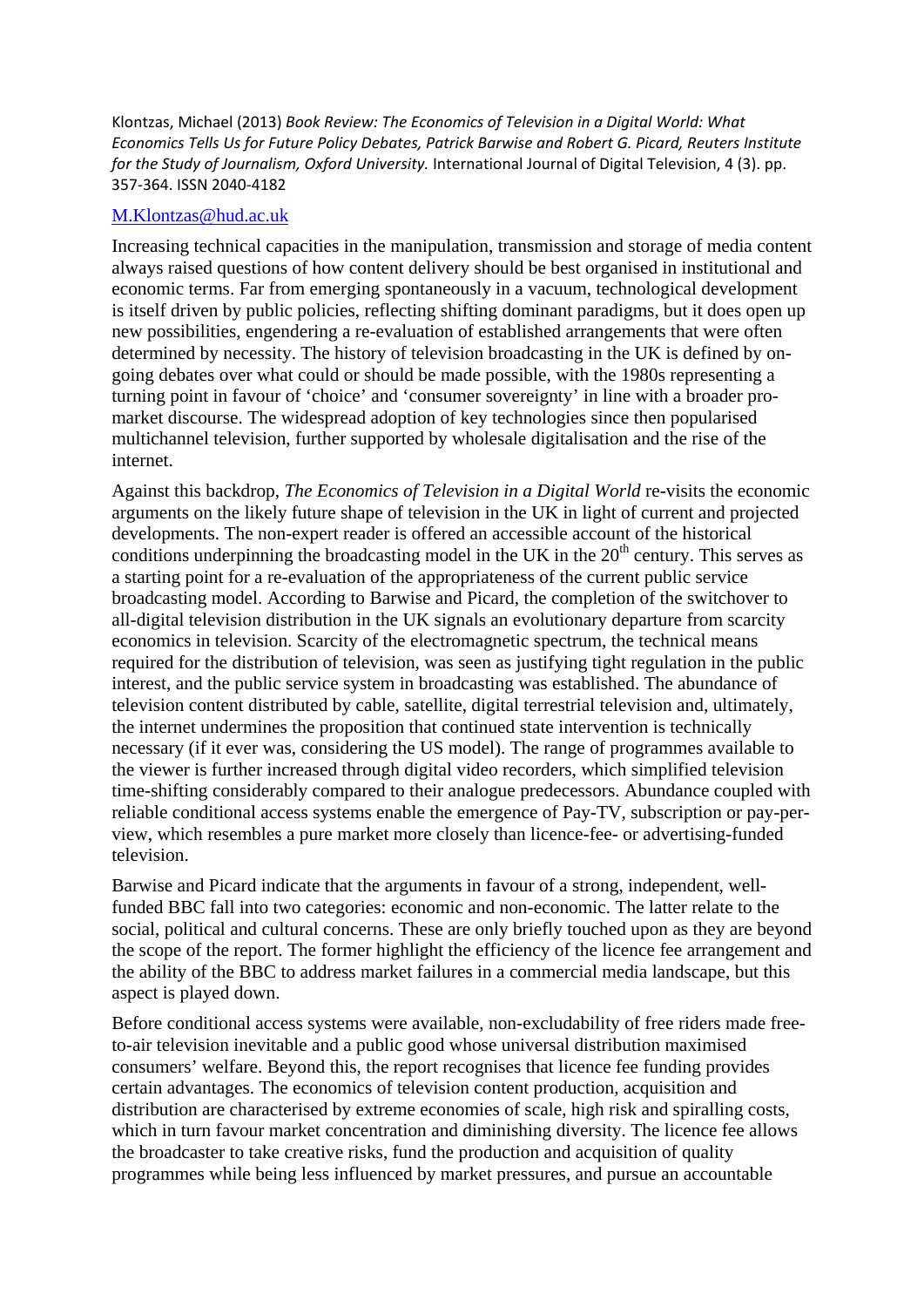public service agenda, thus addressing market failures. The BBC is faced with the challenge of maintaining high audience ratings, demonstrating its continued relevance, while remaining distinct from commercial offerings, which to an extent precludes popular programming decisions that would boost ratings. The report points out that according to Ofcom's research the BBC enjoys public support, which suggests that it probably delivers public value, appreciated by the audience, possibly in the form of positive economic externalities.

The licence-fee-funded model is criticised for breaking the link between consumer demand and supply. According to these arguments, notably expressed by James Murdoch in his oftquoted 2009 MacTaggart Lecture at the Edinburgh International Film Festival, a strong, uncontested BBC can be complacent, inefficient, failing to respond to what viewers want. Perhaps worse, it can distort the market by driving out competition and innovation. These views echo policies designed to focus the BBC's efforts on delivering public value, without adversely distorting the market when commercial players can provide. They are consistent with the current BBC Royal Charter, partly informed by Barwise's 2004 Independent Review of the BBC's Digital Television Services, and licence fee settlement. They also reflect concerns over the status and funding of European public service broadcasters.

A significantly smaller BBC raises a number of questions about the future of public service provision. Suggestions to introduce contestability in public service funding are not new. Alan Peacock's proposed 'Arts Council of the Air' would distribute funding programme by programme or channel by channel in response to competitive bids. That would force 'applicants to focus on public service criteria and avoids "distorting" the market, by making funds available to all who wish to contest for them' (Barwise & Picard, 2012: 20). Ofcom's ill-fated Public Service Publisher idea, first announced in 2004, was based on similar principles. Discussions around top-slicing of the licence fee to pay for public service provision outside of the BBC and the latest licence fee settlement follow the same pattern. This is not inconsistent with Barwise's earlier proposal for industry levies 'to complement advertising and the licence fee', providing an income stream for public service broadcasting (not necessarily the established public service broadcasters though) (Barwise 2009).

The core argument in *The Economics of Television in a Digital World* is that post-switchover, with universally digitalised television ending spectrum scarcity, and the availability of costeffective conditional access, it is difficult from an economics perspective to dismiss the possibility of making the transition to market-driven television broadcasting funded entirely by subscriptions and advertising. In that system content providers would respond to demand. There are no technical barriers to enabling consumers to exercise free choice. In the UK, a much smaller BBC or alternative providers of public service content could be part of that eco-system.

Free-to-air, advertising-funded television is primarily concerned with ratings and demographics, and is accountable to investors, even when positive programming regulation is in place. This makes it risk averse with an emphasis on cost-cutting and popular, mainstream programming strategies. It is also vulnerable to fluctuations in its advertising revenue stream and the spiralling costs of programme acquisition. Subscription television, albeit closer to a pure market than licence-fee-funded or advertising-funded television, is not without its failings, as it is typically structured around channels and bundles, obscuring the direct link between demand and individual programmes. In an ideal scenario, programmes would be made available for purchase on a video-on-demand basis. This is where the potential of convergence between television and the internet becomes revolutionary. However, while the technology for this is available, contrary to expectations, at 80% of viewing even in converged homes live linear television still dominates. This is partly because of competition